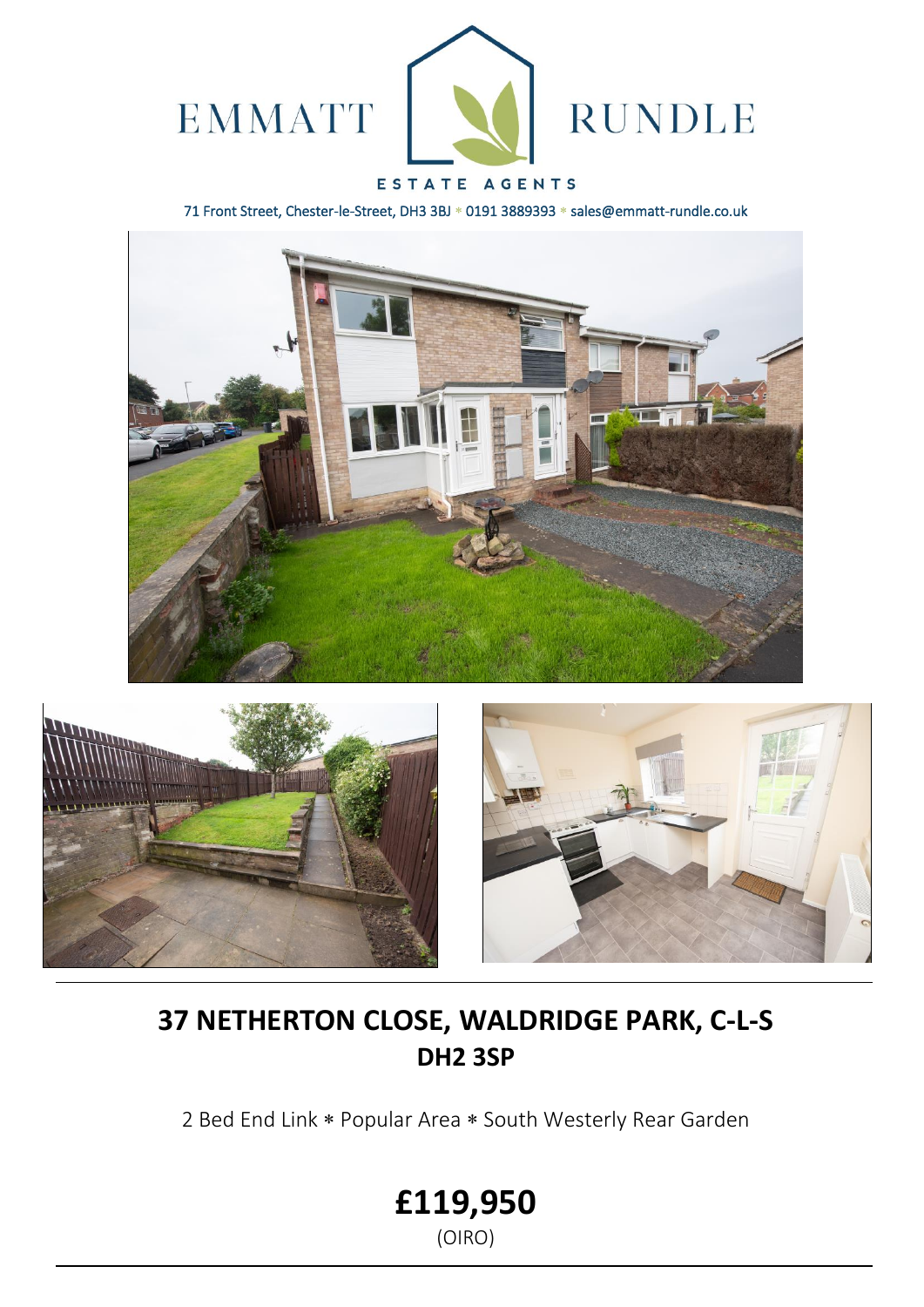### **DESCRIPTION**

A two bedroom end link house which is well-situated in this popular cul-de-sac within this sought after development. The property is well-presented throughout and has a number of attractive features including spacious lounge through dining room, recently updated kitchen, two double bedrooms, bathroom in white, together with large enclosed rear garden enjoying a sunny south westerly aspect and garage to rear. There is the benefit of gas central heating via combi boiler and UPVC double glazing.

### **TENURE**

Freehold

### DIRECTIONS

From the south end of Front Street take the fourth exit at the roundabout, at the next roundabout turn left onto West Lane, continue to the third roundabout, turn right onto Whitehill Way then first left onto Netherton Close, turn left and the property is on the right hand side.

### GROUND FLOOR

ENTRANCE PORCH UPVC door

LOUNGE/DINING ROOM 19'10" (6.05m) x 11'10" (3.61m) Spacious open plan lounge/dining room, modern feature fireplace, spindle staircase, vertical blinds, two radiators



### **KITCHEN**

11'9" (3.58m) x 7'10" (2.39m) A range of units in high gloss white, co-ordinating granite effect worksurfaces, stainless steel sink unit, mixer tap, wall mounted combi boiler, plumbed for washer, tiled splashbacks, roller blind, radiator, UPVC door leading to rear garden



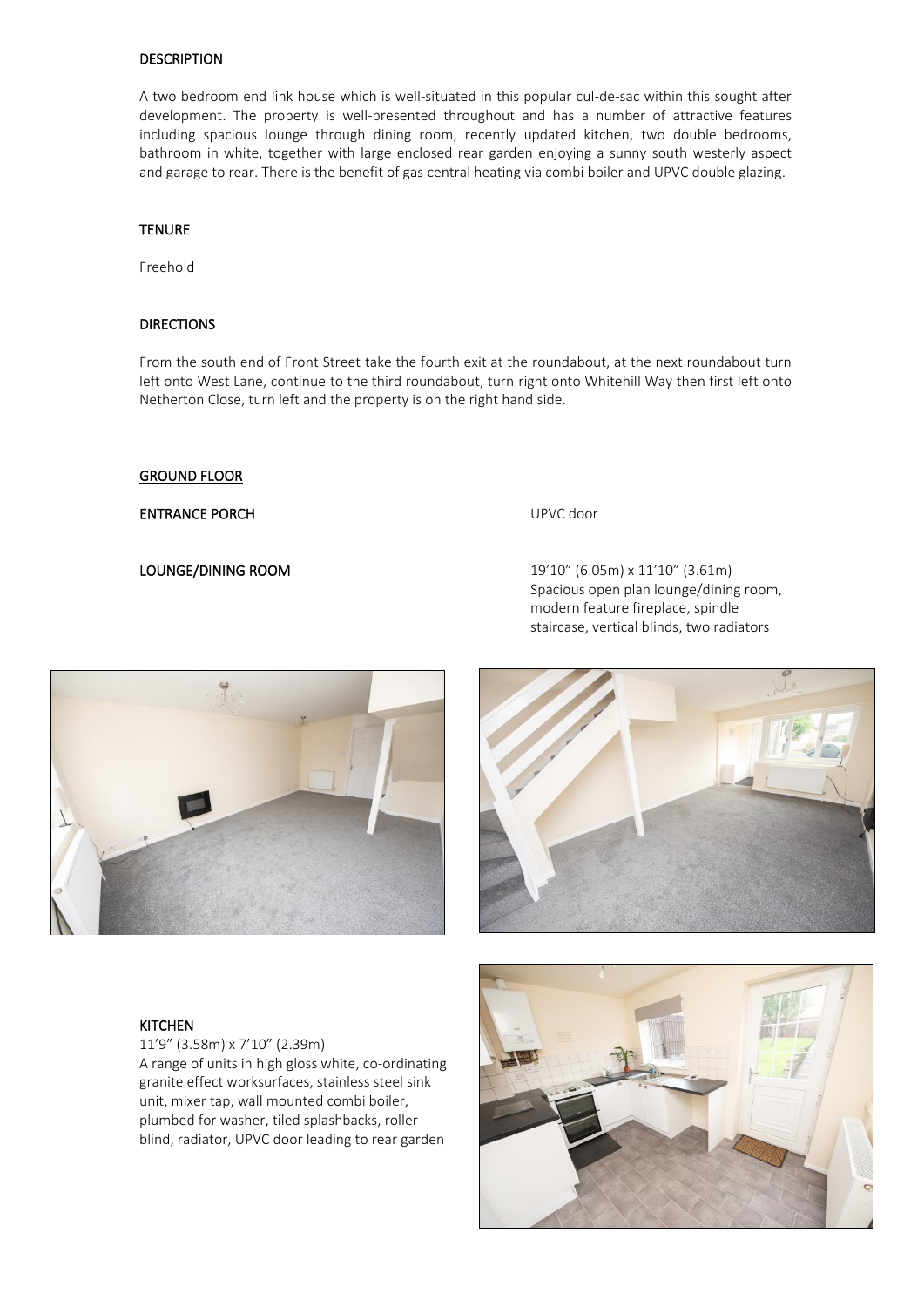### **FIRST FLOOR**

BEDROOM 1 11'9" (3.58m) x 9' (2.74m) Radiator





BEDROOM 2 11'8" (3.56m) x 9'7" (2.92m) Storage cupboard, radiator

# BATHROOM/WC

Suite in white, tiled splashbacks, roller blind, radiator



### **EXTERNAL**



GARAGE In block to rear, up & over door

### GARDENS

Lawned garden to front & side gate with path leading to rear garden. Long enclosed rear garden enjoying a sunny south westerly aspect with lawn, patio & apple tree